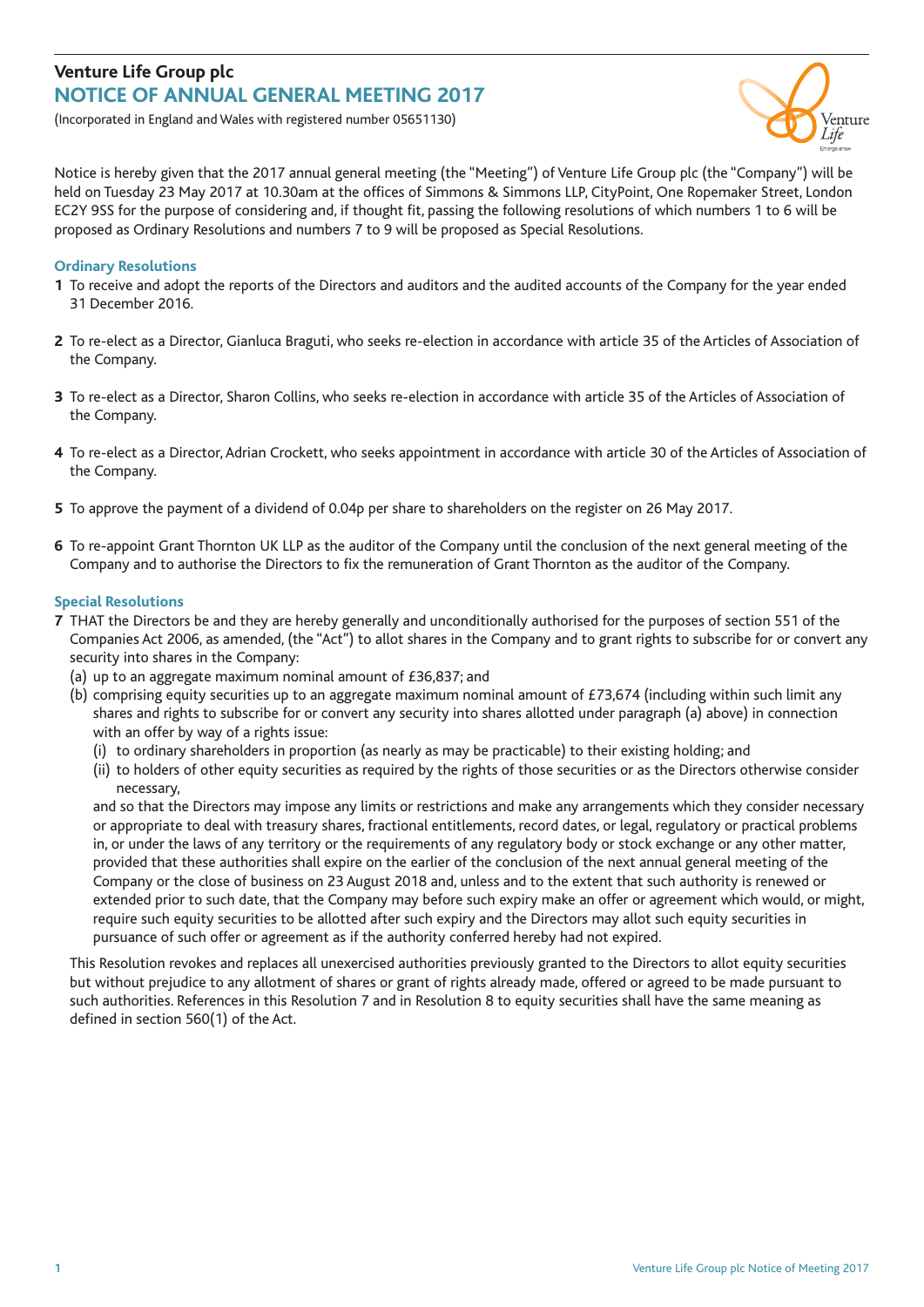# **NOTICE OF ANNUAL GENERAL MEETING 2017** CONTINUED

- **8** THAT if Resolution 7 is passed, that the Directors be and they are hereby generally and unconditionally authorised pursuant to section 570 of the Act to allot equity securities (as defined in section 560(1) of the Act) for cash pursuant to the authority conferred by Resolution 7 above and/or sell equity securities if, immediately before such sale, such shares are held as treasury shares (within the meaning of section 724(5) of the Act), free of the restriction in Section 561 (1) of the Act, provided that this power shall be limited to:
	- (a) the allotment or sale of equity securities in connection with a rights issue, open offer or other pre-emptive offer of equity securities (but in the case of the authority granted under paragraph (b) of Resolution 7, by way of a rights issue only):
		- (i) to ordinary shareholders in proportion (as nearly as may be) to their existing holding; and
		- (ii) to holders of other equity securities, as required by the rights of those securities, or as the Directors otherwise consider necessary.

on such record date as may be prescribed by the Directors but subject to such exclusions or other arrangements as the Directors may deem necessary or expedient to deal with treasury shares, fractional entitlements record dates, or legal, regulatory or practical problems in or under the laws of any territory or the requirements of any regulatory body or stock exchange or by virtue of shares being represented by depositary receipts or any other matter;

- (b) the allotment of equity securities in connection with the Company's share option schemes; and
- (c) the allotment (other than pursuant to sub-paragraphs (a) and (b) above) of equity securities up to an aggregate maximum nominal amount of £11,051.

and this authority shall expire on the earlier of the conclusion of the next annual general meeting of the Company or the close of business on 22 August 2018 and unless and to the extent that such authority is renewed or extended prior to such date, that the Company may before such expiry make an offer or agreement which would, or might, require equity securities to be allotted or to be sold after such expiry and the Directors may allot or sell equity securities in pursuance of such offer or agreement as if the authority conferred hereby had not expired.

This resolution revokes and replaces all unexercised powers previously granted to the Directors of the Company to allot equity securities as if section 561(1) of the Act did not apply but without prejudice to any allotment of equity securities or grant of rights already made, offered or agreed to be made pursuant to such authorities.

- **9** The Company be and is hereby generally and unconditionally authorised for the purposes of Section 701 of the Act to make one or more market purchases (within the meaning of Section 693(4) of the Act) of ordinary shares of 0.3p each in the capital of the Company ("Ordinary Shares") provided that:
	- i. the Company does not purchase under this authority more than 3,683,710 Ordinary Shares (representing 10% of the Company's issued ordinary share capital at the date of this notice);
	- ii. the Company does not pay for each such Ordinary Share less than the nominal amount of such Ordinary Share at the time of purchase (exclusive of expenses); and
	- iii. the Company does not pay for each such Ordinary Share more than 105% (exclusive of expenses) of the average closing mid-market prices of the Ordinary Shares as derived from the London Stock Exchange Daily Official List for the five business days immediately preceding the date on which the Company agrees to buy the share concerned,

and this authority shall expire on the earlier of the conclusion of the next annual general meeting of the Company or the close of business on 23 August 2018 save that if the Company has agreed, before this authority expires, to purchase Ordinary Shares where the purchase will or may be executed after this authority expires (either wholly or in part), the Company may complete such purchase as if this authority had not expired. This Resolution revokes and replaces all unexercised authorities previously granted to the directors to purchase Ordinary Shares but without prejudice to any agreement to purchase Ordinary Shares already made, offered or agreed to be made pursuant to such authorities.

By Order of the Board, **Peter Shepherd** Company Secretary

Registered office: Venture House 2 Arlington Square Bracknell Berkshire RG12 1WA

30 March 2017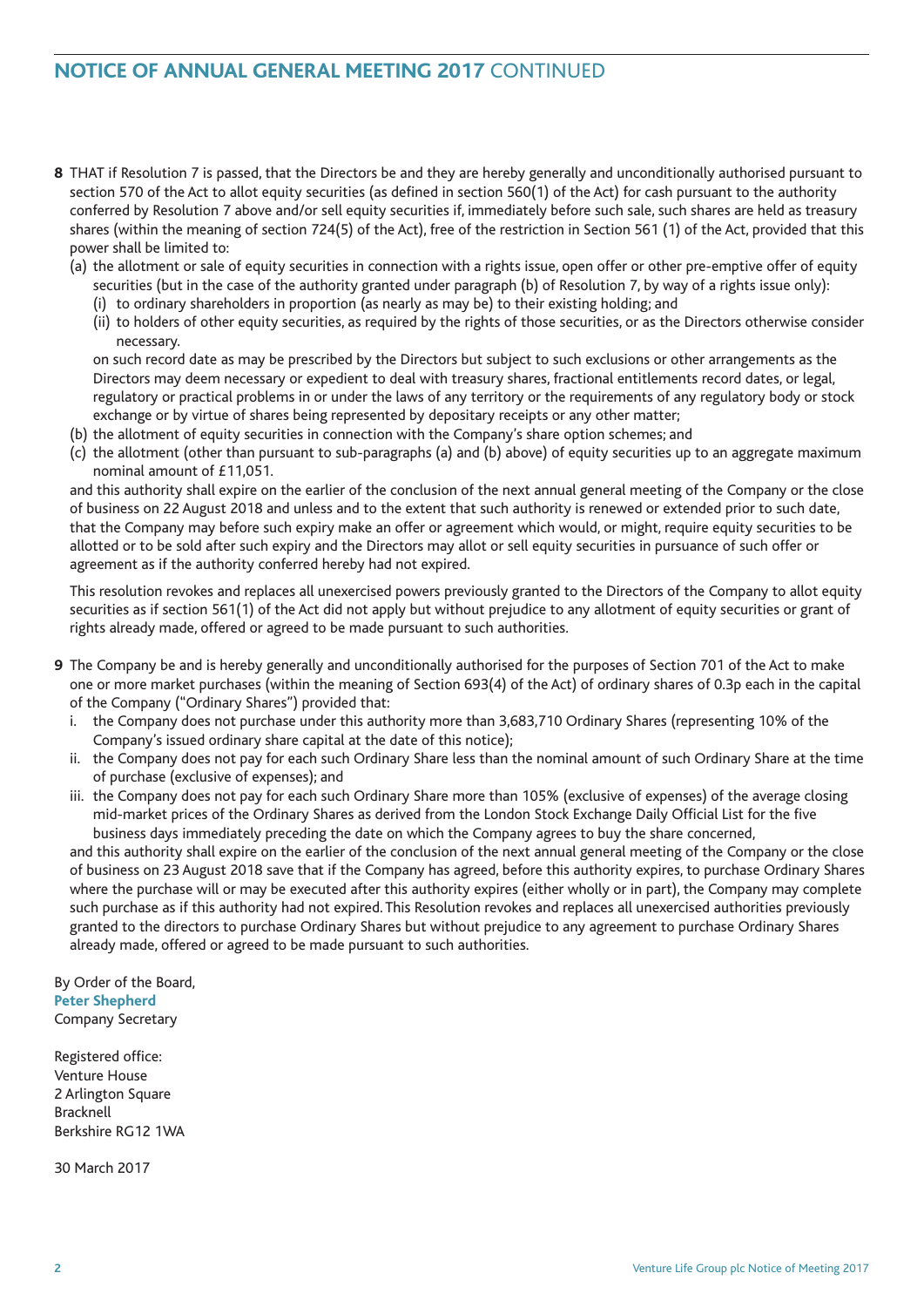## **NOTES TO THE NOTICE OF ANNUAL GENERAL MEETING 2017**

- **1.** You are entitled to appoint another person as your proxy to exercise all or any of your rights to attend and to speak and vote at the meeting.You may appoint more than one proxy in relation to the meeting, provided that each proxy is appointed to exercise the rights attached to a different share or shares held by you.
- **2.** A proxy need not be a shareholder but must attend the meeting to represent you. If you wish to appoint someone other than the Chairman of the meeting, insert the name of the person you wish to appoint in block capitals in the space provided.Where you appoint someone other than the Chairman, you are responsible for ensuring that they attend the meeting and are aware of your voting intentions. If you wish your proxy to make any comments at the meeting on your behalf, you will need to appoint someone other than the Chairman and give them the relevant instructions directly.
- **3.** To appoint more than one proxy you may photocopy the proxy form. Please enter in the box next to the proxy holder's name, the number of shares in relation to which the proxy is authorised to act. If that box is left blank the proxy will be deemed to be authorised in respect of your full voting entitlement. Please also indicate by ticking the box provided that the proxy appointment is one of multiple appointments being given.All forms should be returned together in the same envelope.
- **4.** To be effective, the proxy form, fully completed, together with the power of attorney or any other authority under which it is executed (or a notarially certified copy), must be lodged with Capita Registrars not later than 10.30am on 21 May 2017.
- **5.** If the shareholder is a corporation, the proxy form should be executed under its common seal, or signed on its behalf by a duly authorised officer or attorney.
- **6.** In the case of joint holders the signature on the proxy form of any one holder will suffice but where more than one of the joint holders purports to appoint a proxy, only the appointment submitted by the most senior holder will be accepted. Seniority is determined by the order in which the names of the joint holders appear in the Company's register of members in respect of the joint holding, with the first named being the most senior.
- **7.** Any alteration to the proxy form should be initialled.
- **8.** The completion and return of the proxy form will not prevent a shareholder from attending the meeting and voting in person.
- **9.** Addresses (including electronic addresses) in this document are included strictly for the purposes provided and not for any other purposes.
- **10.** Pursuant to regulation 41 of the Uncertificated Securities Regulations 2001, entitlement to attend and vote at the meeting and the number of votes which may be cast thereat will be determined by reference to the register of members of the Company as at close of business on 19 May 2017, or if the meeting is adjourned the register of members at the time which is two working days before the time for holding any adjourned meeting. Changes to entries on the register of members after that time shall be disregarded in determining the rights of any person to attend and vote at the meeting.
- **11.** CREST members who wish to appoint a proxy or proxies through the CREST electronic proxy appointment service may do so for the meeting and any adjournment(s) of the meeting by using the procedures described in the CREST Manual. CREST personal members or other CREST sponsored members, and those CREST members who have appointed a voting service provider(s), should refer to their CREST sponsor or voting service provider(s), who will be able to take the appropriate action on their behalf.
- **12.** In order for a proxy appointment or instruction made using the CREST service to be valid, the appropriate CREST message (a "CREST Proxy Instruction") must be properly authenticated in accordance with Euroclear UK & Ireland Limited's specifications and must contain the information required for such instructions, as described in the CREST Manual. The message, regardless of whether it constitutes the appointment of a proxy or an amendment to the instruction given to a previously appointed proxy must, in order to be valid, be transmitted so as to be received by Capita Registrars (ID RA 10) by not later than 10.30am on 21 May 2017. For this purpose, the time of receipt will be taken to be the time (as determined by the timestamp applied to the message by the CREST Applications Host) from which the Company's agent is able to retrieve the message by enquiry to CREST in the manner prescribed by CREST.After this time any change of instructions to proxies appointed through CREST should be communicated to the appointee through other means.